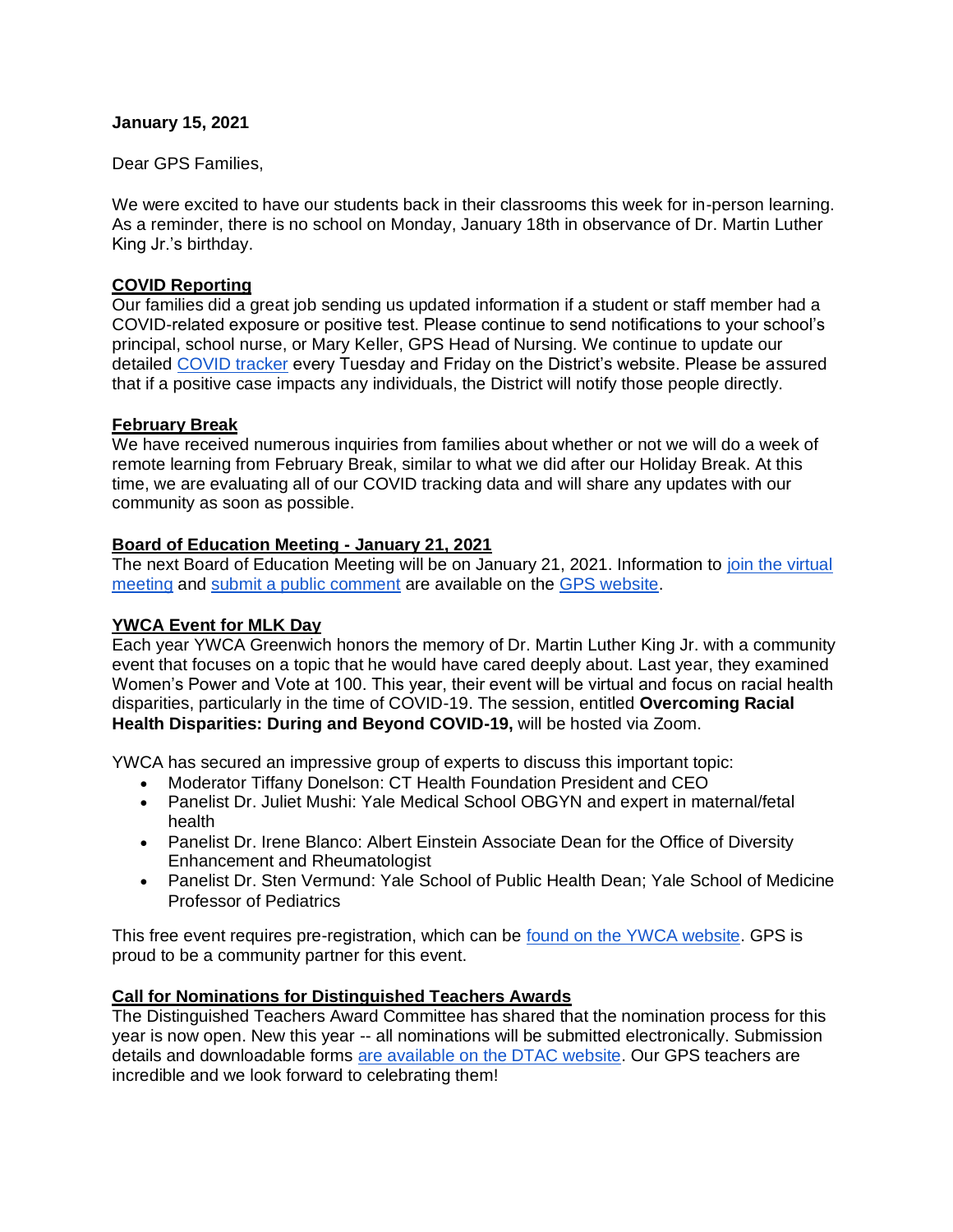# **Special Education PCG Consultant Direct Email**

As a reminder, the consultant firm PCG has created an [email address,](mailto:programreviewfeedback@pcgus.com) which goes directly to them, so that staff and parents may share information in a private and confidential way. PCG has held focus groups, issued a survey, and has this [email account](mailto:programreviewfeedback@pcgus.com) to provide multiple platforms to provide input. Submitted emails are not shared with GPS staff or administration.

Email: programreviewfeedback@pcgus.com

### **Middle School Advanced Studies Parent Meeting**

The virtual Middle School Advanced Studies Parent Meeting for parents of fifth, sixth, and seventh grade students, will take place on **Monday**, January 25th at 9:00 a.m. and 6:00 p.m. This meeting will help parents learn about Middle School advanced course options in Language Arts, Mathematics, Science, and World Language. Both sessions will offer the same information. Details to join the session are below:

Jan 25, 2021: 9:00 AM <https://us02web.zoom.us/j/84063763251> Or Dial 646 558 8656 Webinar ID: 840 6376 3251

Jan 25, 2021: 6:00 PM <https://us02web.zoom.us/j/87361554541> Or Dial 646 558 8656 Webinar ID: 873 6155 4541

Have a wonderful weekend!

Dr. Toni Jones **Superintendent** 

#### **15 de enero de 2021**

Estimadas familias de GPS:

Estábamos emocionados de tener a nuestros estudiantes de regreso en sus salones de clases esta semana para el aprendizaje en persona. Como recordatorio, no hay clases el lunes 18 de enero en conmemoración del cumpleaños del Dr. Martin Luther King Jr.

#### **Reporte de COVID**

Nuestras familias hicieron un gran trabajo enviándonos información actualizada si un estudiante o miembro del personal tuvo una exposición relacionada con COVID o una prueba positiva. Continúe enviando notificaciones al director de la escuela, a la enfermera de la escuela oa Mary Keller, jefa de enfermería de GPS. Continuamos actualizando nuestrodetallado [rastreador](https://www.greenwichschools.org/teaching-learning/student-support-services/health-services/covid-19)  [COVID](https://www.greenwichschools.org/teaching-learning/student-support-services/health-services/covid-19) todos los martes y viernes en el sitio web del Distrito. Tenga la seguridad de que si un caso positivo afecta a alguna persona, el Distrito notificará a esas personas directamente.

#### **Vacaciones de febrero**

Hemos recibido numerosas consultas de familias sobre si haremos o no una semana de aprendizaje remoto desde las vacaciones de febrero, similar a lo que hicimos después de nuestras vacaciones. En este momento, estamos evaluando todos nuestros datos de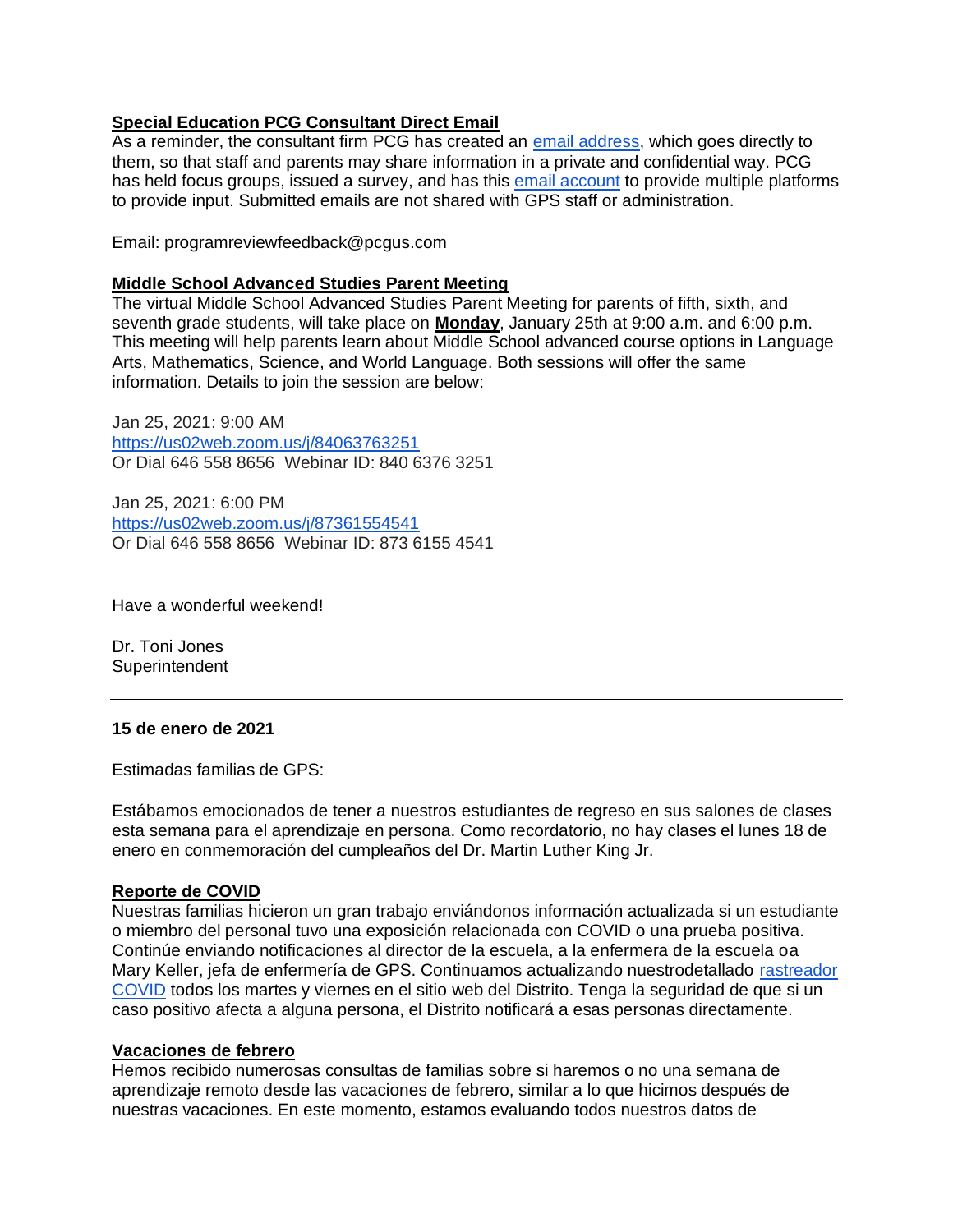seguimiento de COVID y compartiremos cualquier actualización con nuestra comunidad lo antes posible.

# **Reunión de la Junta de Educación - 21 de enero de 2021**

La próxima reunión de la Junta de Educación será el 21 de enero de 2021. Información para [unirse a la reunión virtual](https://www.greenwichschools.org/board-of-education/accessing-virtual-boe-meetings) y [enviar un comentario público](https://docs.google.com/forms/d/e/1FAIpQLSfvXXOIWdLFUPgPjyTmc1gbxO8ikmyuLwQOckX4H6n4BRjsLA/viewform?usp=send_form) están disponibles en el [sitio web de](https://www.greenwichschools.org/board-of-education/accessing-virtual-boe-meetings)  [GPS.](https://www.greenwichschools.org/board-of-education/accessing-virtual-boe-meetings)

# **Evento de la YWCA para el Día de MLK**

Cada año, la YWCA Greenwich honra la memoria del Dr. Martin Luther King Jr. con un evento comunitario que se enfoca en un tema que le habría importado profundamente. El año pasado, examinaron el poder y el voto de las mujeres en 100. Este año, su evento será virtual y se centrará en las disparidades raciales de salud, particularmente en la época del COVID-19. La sesión, titulada **Superar las disparidades de salud racial: durante y más allá de COVID-19,** se realizará a través de Zoom.

La YWCA ha conseguido un impresionante grupo de expertos para discutir este importante tema:

- Moderador Tiffany Donelson: Presidenta y directora ejecutiva de CT Health Foundation
- Panelista Dra. Juliet Mushi: Ginecólogo de la Escuela de Medicina de Yale y experta en salud materna / fetal
- Panelista Dra. Irene Blanco: Asociado de Albert Einstein Decano de la Oficina de Mejora de la Diversidad y
- Panelista Reumatólogo Dr. Sten Vermund: Decano de la Escuela de Salud Pública de Yale; Profesor de Pediatría de la Facultad de Medicina de Yale

Este evento gratuito requiere preinscripción, que se puede [encontrar en el sitio web de la](https://us02web.zoom.us/webinar/register/WN_r7weERL0RRS_HI7swGIREw)  [YWCA.](https://us02web.zoom.us/webinar/register/WN_r7weERL0RRS_HI7swGIREw) GPS se enorgullece de ser un socio de la comunidad para este evento.

## **Convocatoria de nominaciones para premios para maestros distinguidospremios para maestros**

El Comité dedistinguidos ha compartido que el proceso de nominación para este año ya está abierto. Nuevo este año: todas las nominaciones se enviarán electrónicamente. Los detalles del envío y los formularios descargables [están disponibles en el sitio web de DTAC.](https://www.greenwichschools.org/departments/communications/awardsrecognition-programs/distinguished-teachers-awards) ¡Nuestros maestros de GPS son increíbles y esperamos celebrarlos!

## **Correo electrónico directo del consultor PCG de educación especial**

Como recordatorio, laempresa consultora PCG ha creado una [dirección de correo electrónico,](mailto:programreviewfeedback@pcgus.com) que va directamente a ellos, para que el personal y los padres puedan compartir información de manera privada y confidencial. PCG ha realizado grupos de discusión, ha emitido una encuesta y tiene esta [cuenta de correo electrónico](mailto:programreviewfeedback@pcgus.com) para proporcionar múltiples plataformas para brindar información. Los correos electrónicos enviados no se comparten con el personal o la administración de GPS.

Correo electrónico: programreviewfeedback@pcgus.com

## **reunión**

Reunión de padres de estudios avanzados de la escuela intermedia Lavirtual de padres de estudios avanzados de la escuela intermedia para padres de estudiantes de quinto, sexto y séptimo grado se llevará a cabo **el lunes** 25 de enero a las 9:00 am y 6:00 pm Esta reunión